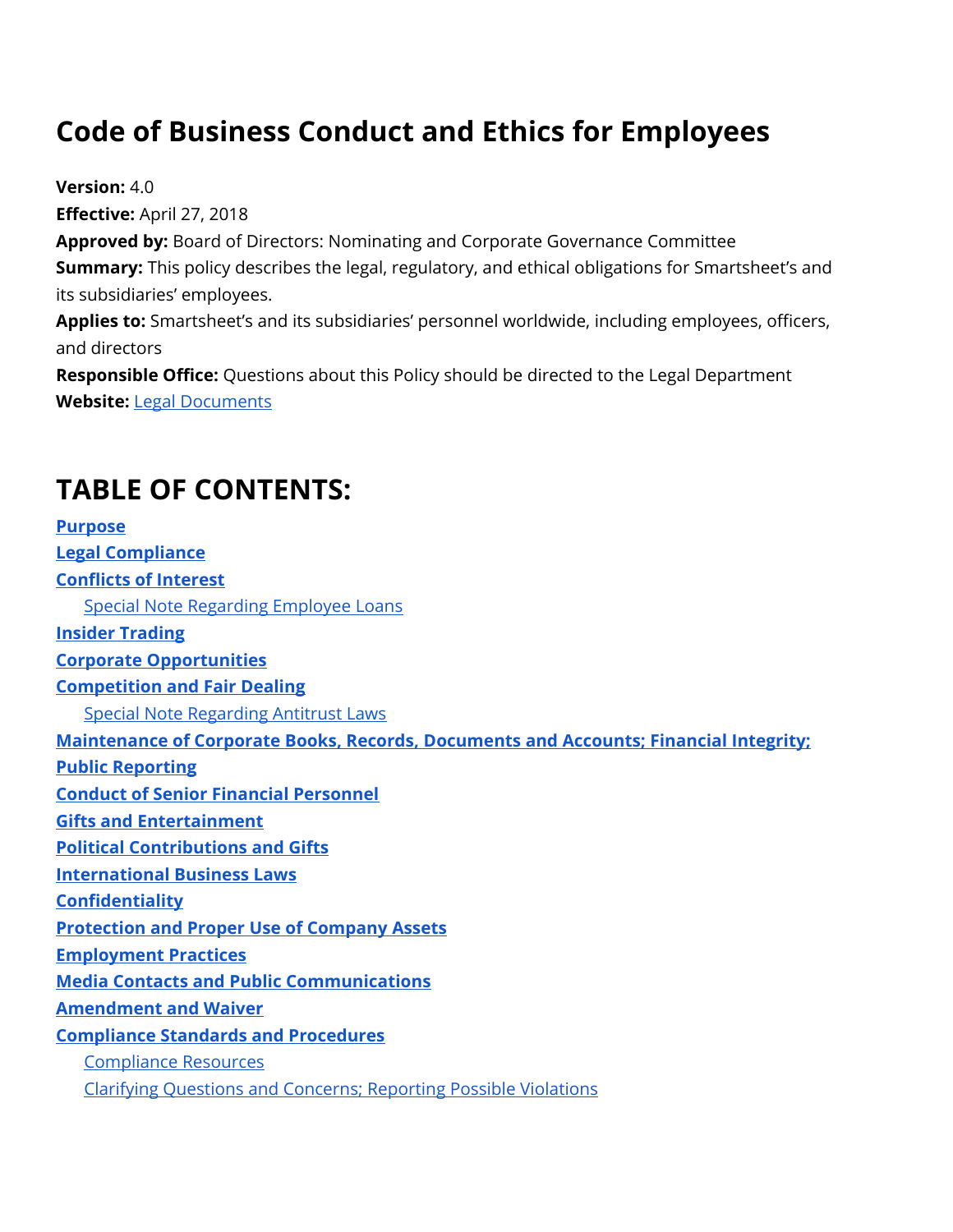| <b>Document</b> | Code of Business Conduct<br>and Ethics for Employees | Version | 3.0 | <b>Effective</b><br><b>Date</b> | April 27, 2018 | Approved<br>Bv | Board of Directors: Nominating and<br>Corporate Governance Committee |
|-----------------|------------------------------------------------------|---------|-----|---------------------------------|----------------|----------------|----------------------------------------------------------------------|
|                 |                                                      |         |     |                                 |                |                |                                                                      |

[Anonymous Reporting of Possible Violations](#page-13-1) **[Administration of this Code](#page-14-0) [No Rights Created](#page-14-1) [Revision History](#page-14-2)**

#### <span id="page-1-0"></span>**1. Purpose**

Smartsheet Inc. (collectively with its subsidiaries, "**Smartsheet**") is committed to promoting high standards of honest and ethical business conduct and compliance with applicable laws, rules, and regulations. As part of this commitment, Smartsheet has adopted this Code of Business Conduct and Ethics (this "**Code**") to set expectations and provide guidance to all Smartsheet personnel worldwide, including employees, officers and directors, and other individuals employed by or acting for or on behalf of Smartsheet (collectively, "**Employees**"). Employees must read and understand this Code, and use it as a guide for the performance of their responsibilities for Smartsheet. No one has the authority to make an Employee violate this Code, and any attempt to direct or otherwise influence someone else to commit a violation is unacceptable. This Code cannot address every ethical issue or circumstance that may arise; so, in complying with the letter and spirit of this Code, Employees must apply common sense, together with high personal standards of ethics, honesty, and accountability, in making business decisions where this Code has no specific guideline. Employees should consider not only their own conduct, but also that of their family members. Throughout this Code, the term "family member" refers to an Employee's spouse, parents, children and siblings, whether by blood, marriage or adoption, or anyone residing in such person's home.

In addition, Smartsheet expects Employees to comply with all other Smartsheet policies and procedures, many of which supplement this Code by providing more detailed guidance. These additional policies and procedures include Smartsheet policies on internal financial controls and financial procedures. Smartsheet may modify or update these specific policies and procedures from time to time, and may adopt new policies and procedures in the future.

Nothing in this Code is intended to alter the legal rights and obligations of Smartsheet or its Employees, including "at will" employment arrangements or the terms of any employmentrelated agreement.

Smartsheet expects all Employees to act with honesty and integrity, use due care and diligence in performing responsibilities for Smartsheet, foster a sense of commitment to this Code among all Employees, and maintain a culture of fairness, honesty, and accountability. Smartsheet also expects such personnel to ensure that agents, contractors, consultants, and suppliers conform to the standards of this Code when working on Smartsheet's behalf.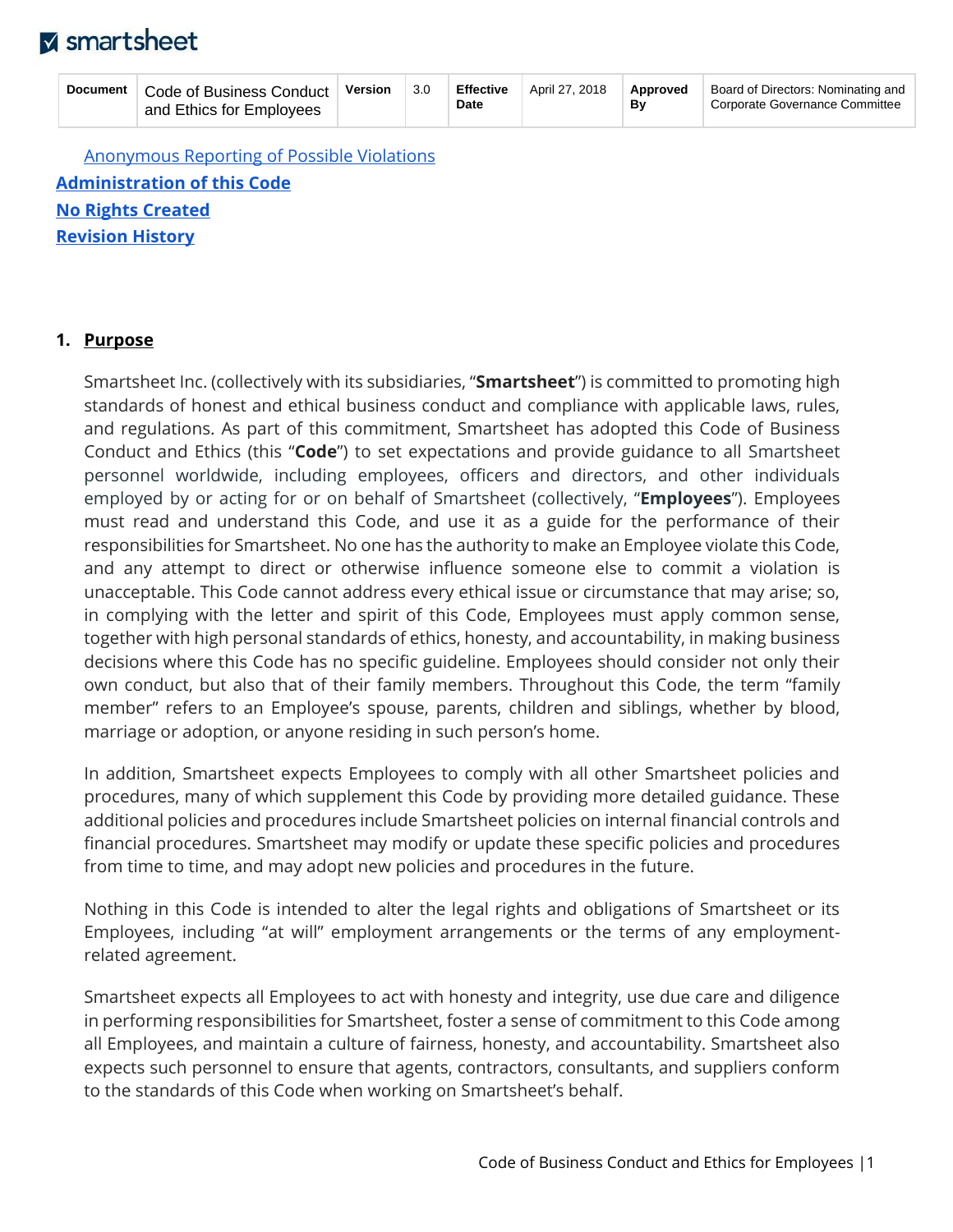If any Employee needs help understanding this Code, or how it applies to conduct in any given situation, they should contact their supervisor or Smartsheet's Chief Legal Officer or their designee. In addition, Employees should be alert to possible violations of this Code by others and should report suspected violations, without fear of any form of retaliation. See Section 15 (Compliance Standards and Procedures) for a description of how to report suspected violations of the Code. Alternatively, Employees may report any such violation anonymously through the procedures set forth in Smartsheet's Whistleblower and Complaint Policy.

Anyone who violates the standards in this Code will be subject to disciplinary action, which, in appropriate circumstances, may include termination of employment for cause, legal action, or referral for criminal prosecution.

### <span id="page-2-0"></span>**2. Legal Compliance**

Employees must always obey the law while performing their duties for Smartsheet. Smartsheet's success depends upon each Employee operating within legal guidelines and cooperating with authorities. It is essential that Employees know and understand the legal and regulatory requirements that apply to Smartsheet's business and to their specific area of responsibility. While Employees are not expected to have a complete mastery of these laws, rules, and regulations, Employees are expected to be able to recognize situations that require consultation with others to determine the appropriate course of action. If Employees have questions in the area of legal compliance, they should contact their supervisor or Smartsheet's Chief Legal Officer immediately. For additional information, please see Smartsheet's Legal Compliance Policy.

### <span id="page-2-1"></span>**3. Conflicts of Interest**

Smartsheet expects its Employees to avoid actual or apparent conflicts of interest between their personal and professional relationships. A "conflict of interest" occurs when a personal interest interferes in any way, or appears to interfere, with the interests of Smartsheet.

Conflicts of interest can arise when an Employee takes some action or has some outside interest, duty, responsibility, or obligation that conflicts with an interest of Smartsheet or their duty to Smartsheet. Conflicts of interest can also arise when an Employee or relative (including a family member of an Employee) receives improper personal benefits as a result of a connection with Smartsheet.

In evaluating whether an actual or contemplated activity may involve a conflict of interest, Employees should consider:

- whether the activity would appear improper to an outsider;
- whether the activity could interfere with job performance or morale, or that of another Employee;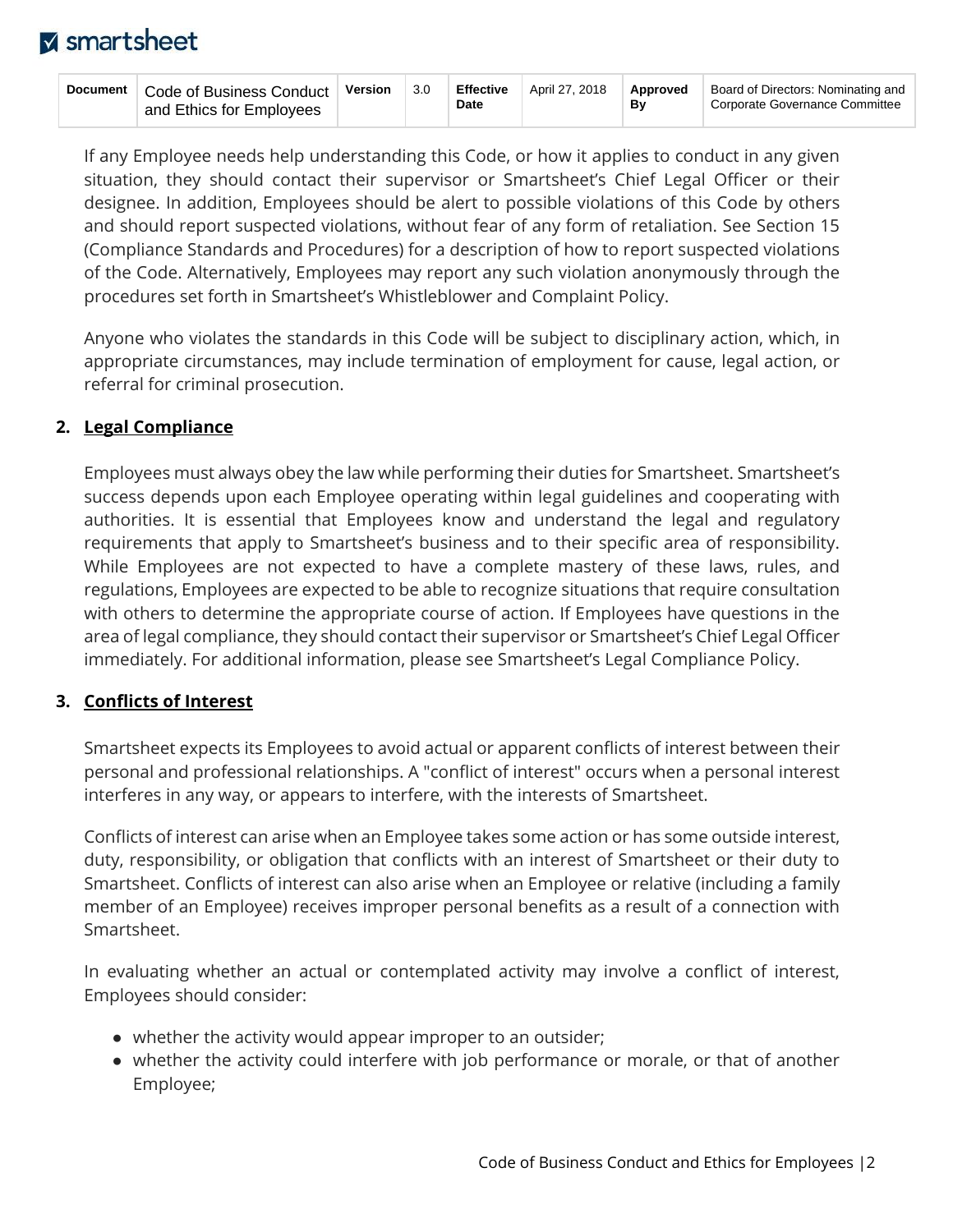| Document | Code of Business Conduct<br>and Ethics for Employees | Version | 3.0 | <b>Effective</b><br>Date | April 27, 2018 | Approved<br>Βv | Board of Directors: Nominating and<br>Corporate Governance Committee |
|----------|------------------------------------------------------|---------|-----|--------------------------|----------------|----------------|----------------------------------------------------------------------|
|----------|------------------------------------------------------|---------|-----|--------------------------|----------------|----------------|----------------------------------------------------------------------|

- whether they have access to Smartsheet confidential information or influence over Smartsheet resources or decisions;
- the potential impact of the activity on Smartsheet business relationships, including relationships with customers, suppliers, and service providers; and
- the extent to which the activity could benefit them or their family members, directly or indirectly.

A few examples of activities that could involve conflicts of interests include:

- **Aiding Smartsheet competitors.** This could take the form of service as a member of a competitor's board of directors, through passing Smartsheet confidential information to a competitor, or by accepting payments or other benefits from a competitor. If an Employee is concerned about whether an interaction with a competitor constitutes a conflict of interest, they should consult with their supervisor or Smartsheet's Chief Legal Officer.
- **Involvement with any business that does, or seeks to do, business with Smartsheet.** Employment by or service on the board of directors of a business partner, customer, or service provider is generally discouraged and must be approved in advance by Smartsheet.
- **Owning a significant financial interest in a competitor or a business that does business, or seeks to do business, with Smartsheet (which shall exclude a passive investment of 1% or less in a public company that is a competitor, business partner, supplier or vendor of Smartsheet).** In evaluating such interests for conflicts, both direct and indirect interests that an Employee or a relative may have should be considered, along with factors such as the following:
	- the size and nature of the interest;
	- the nature of Smartsheet's relationship with the other business;
	- whether the Employee has access to Smartsheet confidential information; and
	- whether the Employee has an ability to influence Smartsheet decisions that would affect the other business.

If an Employee has or wishes to acquire a significant financial interest in a competitor, or in a business partner, customer or service provider with which they have direct business dealings (or approval responsibilities), they must consult with Smartsheet's Chief Legal Officer. Similarly, if an Employee experiences a change of position or seniority that results in them having direct business dealings with a customer, supplier, or service provider in which they already have a significant financial interest, they must consult with Smartsheet's Chief Legal Officer.

● **Soliciting or accepting payments, gifts, loans, favors, or preferential treatment from any person or entity that does or seeks to do business with Smartsheet.** See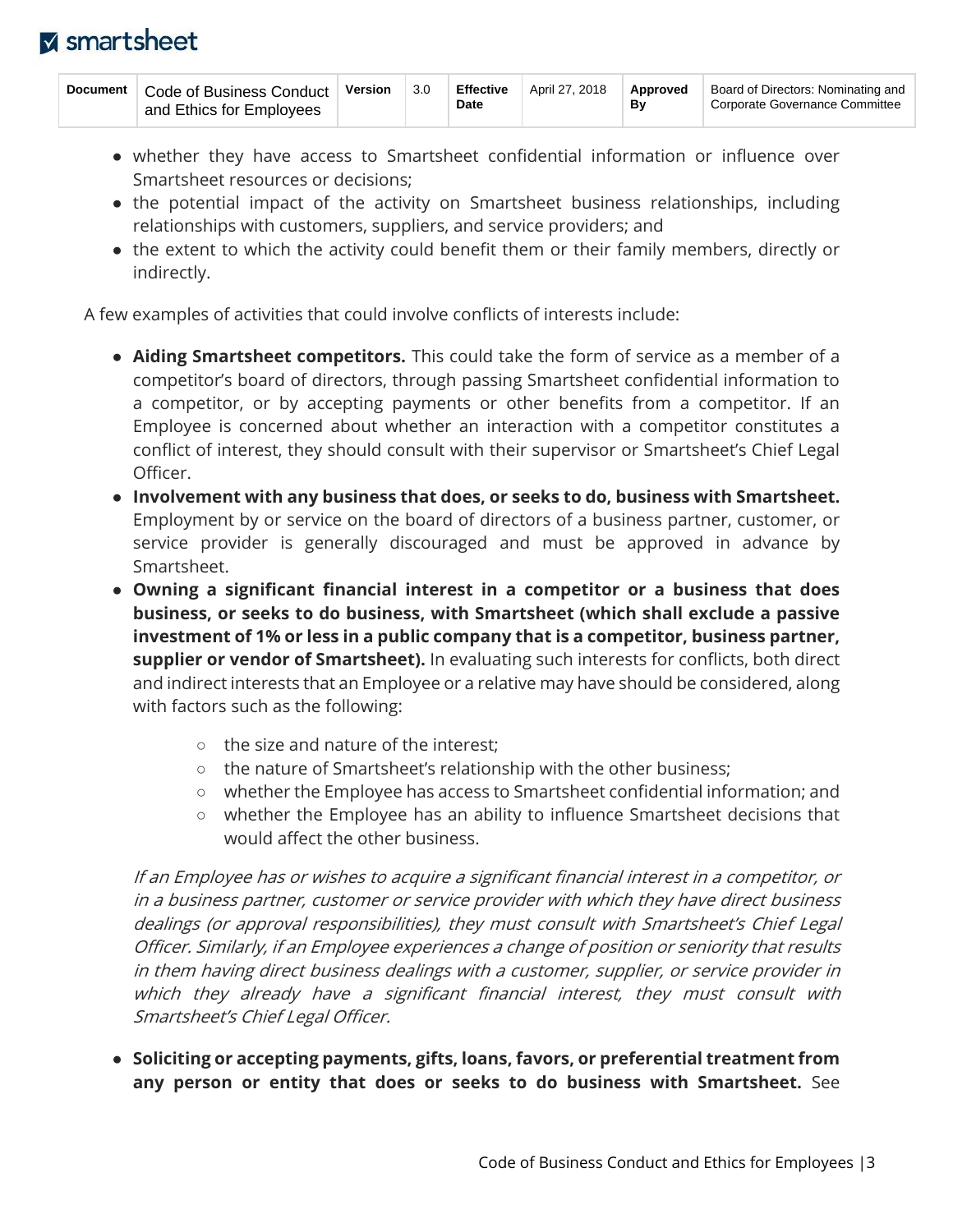| Document | Code of Business Conduct<br>and Ethics for Employees | Version | 3.0 | <b>Effective</b><br>Date | April 27, 2018 | Approved<br>Bv | Board of Directors: Nominating and<br>Corporate Governance Committee |
|----------|------------------------------------------------------|---------|-----|--------------------------|----------------|----------------|----------------------------------------------------------------------|
|----------|------------------------------------------------------|---------|-----|--------------------------|----------------|----------------|----------------------------------------------------------------------|

Smartsheet's Anti-Corruption Policy for further discussion of the issues involved in this type of conflict.

- **Taking personal advantage of corporate opportunities.** See Section "Corporate Opportunities" in this Code for further discussion of the issues involved in this type of conflict.
- **Having authority on behalf of Smartsheet over a co-worker who is also a family member, or transacting business on behalf of Smartsheet with a family member.** If an Employee may be involved in such a situation, they should consult with their supervisor and Smartsheet's Chief Legal Officer to assess the situation and an appropriate resolution.

Employees must avoid these situations (and others like them), where their loyalty to Smartsheet could be questioned or compromised. If an Employee believes that they are involved in a potential conflict of interest, they are expected to discuss it with Smartsheet's Chief Legal Officer.

### <span id="page-4-0"></span>**A. Special Note Regarding Employee Loans**

Loans to Employees or their family members made by Smartsheet, or guarantees of their loan obligations, could constitute an improper personal benefit to the recipients of these loans or guarantees. Accordingly, Smartsheet loans and guarantees for executive officers are expressly prohibited by law and Smartsheet policy. Smartsheet loans of \$5,000 or less to non-executive officer employees are permitted upon approval of Smartsheet management, and Smartsheet loans of greater than \$5,000 to non-executive officer employees are permitted upon approval of the Board of Directors (the "**Board**") or the Compensation Committee of the Board.

#### <span id="page-4-1"></span>**4. Insider Trading**

Every Employee is prohibited from using "inside" or material nonpublic information about Smartsheet, or about companies with which Smartsheet does business, in connection with buying or selling Smartsheet or such other companies' securities, including "tipping" others who might make an investment decision on the basis of this information. It is illegal, and a violation of this Code, Smartsheet's Insider Trading Policy (the "**Insider Trading Policy**") and other Smartsheet policies, to tip or to trade on inside information. Employees who have access to inside information are not permitted to use or share that inside information for stock trading purposes or for any purpose other than to conduct Smartsheet business.

Employees must exercise the utmost care when in possession of material nonpublic information. The Insider Trading Policy provides guidance on the sorts of information that might be nonpublic and material for these purposes, and guidelines on when and how Employees may purchase or sell shares of Smartsheet stock or other Smartsheet securities. Please review the Insider Trading Policy for additional information.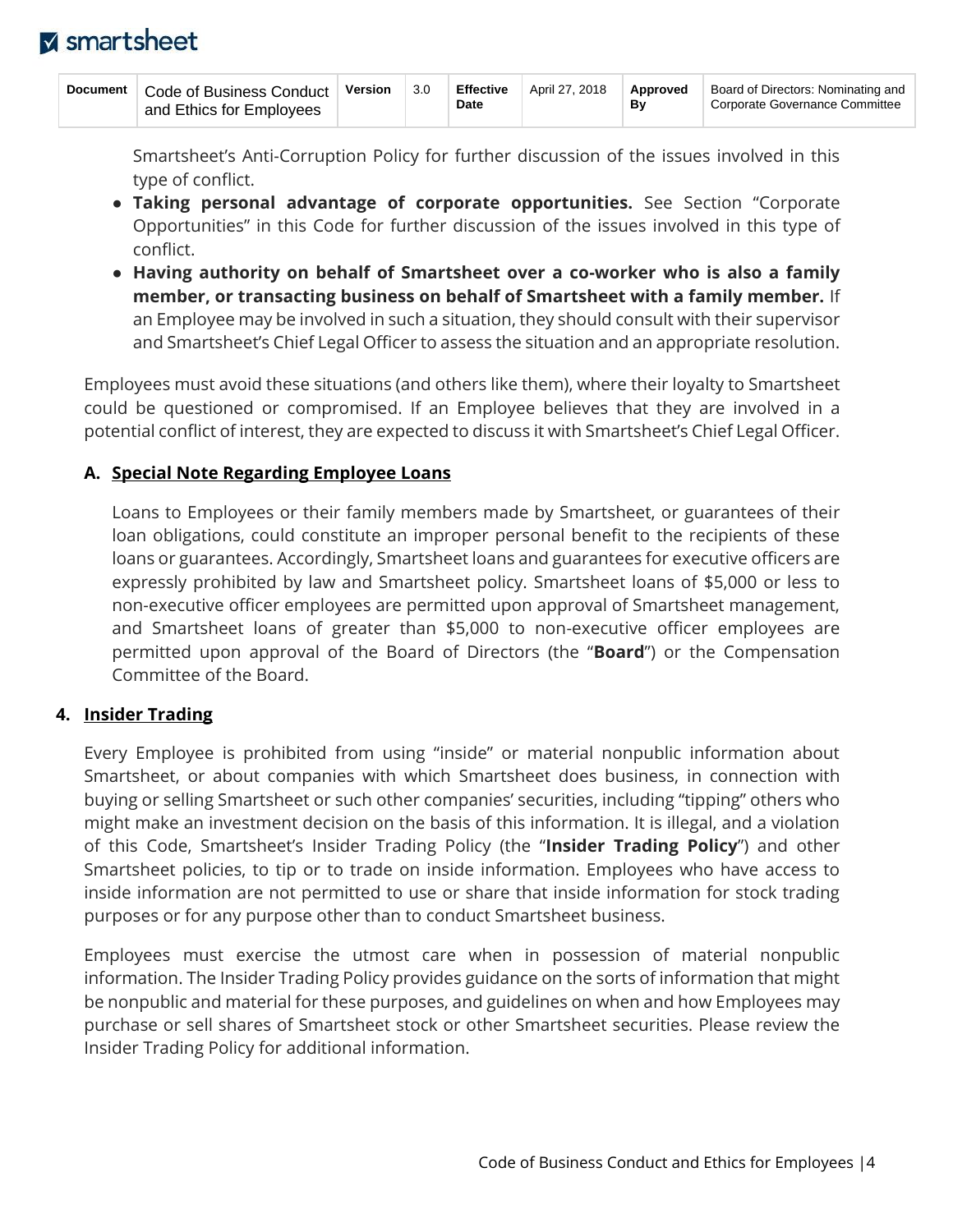| Document | Code of Business Conduct<br>and Ethics for Emplovees | Version | 3.0 | <b>Effective</b><br><b>Date</b> | April 27, 2018 | Approved<br>Bv | Board of Directors: Nominating and<br>Corporate Governance Committee |
|----------|------------------------------------------------------|---------|-----|---------------------------------|----------------|----------------|----------------------------------------------------------------------|
|----------|------------------------------------------------------|---------|-----|---------------------------------|----------------|----------------|----------------------------------------------------------------------|

#### <span id="page-5-0"></span>**5. Corporate Opportunities**

Employees may not compete with Smartsheet or take personal advantage of business opportunities that Smartsheet might want to pursue. Employees are prohibited from taking for themselves opportunities that are discovered through the use of corporate property, information, or position. Even opportunities that are acquired through independent sources may be questionable if they are related to Smartsheet's existing or proposed lines of business. Employees may not use corporate property, information, or position for personal gain. Employees owe a duty to Smartsheet to advance its legitimate business interests when opportunities arise. Accordingly, participation by Employees in an outside business opportunity that is related to Smartsheet's existing or proposed lines of business is prohibited. Employees should consult with Smartsheet's Chief Legal Officer to determine an appropriate course of action if interested in pursuing an opportunity that was discovered through their position or use of Smartsheet property or information.

#### <span id="page-5-1"></span>**6. Competition and Fair Dealing**

Smartsheet strives to compete vigorously and to gain advantages over its competitors through superior business performance, not through unethical or illegal business practices. No Employee may acquire proprietary information from others, possess trade secret information, or induce disclosure of confidential information from past or present employees of other companies through improper means. If an Employee obtains information of this variety by mistake, or if there are any questions about the legality of future actions, the Employee must consult their supervisor or Smartsheet's Chief Legal Officer.

Employees are expected to deal fairly and honestly with other Employees, Smartsheet customers, suppliers, and anyone else with whom they have contact in the course of performing their duties for Smartsheet. The making of false or misleading statements about Smartsheet competitors is prohibited by this Code, inconsistent with Smartsheet's reputation for integrity, and harmful to Smartsheet's business. Employees may not take unfair advantage of anyone through misuse of confidential information, misrepresentation of material facts, or any other unfair business practice.

Employees involved in procurement have a special responsibility to adhere to principles of fair competition in the purchase of products and services by selecting suppliers based exclusively on typical commercial considerations, such as quality, cost, availability, service and reputation, and not on the receipt of special favors.

Employees involved in sales have a special responsibility to abide by all of Smartsheet's policies regarding selling activities, including its policies relevant to revenue recognition.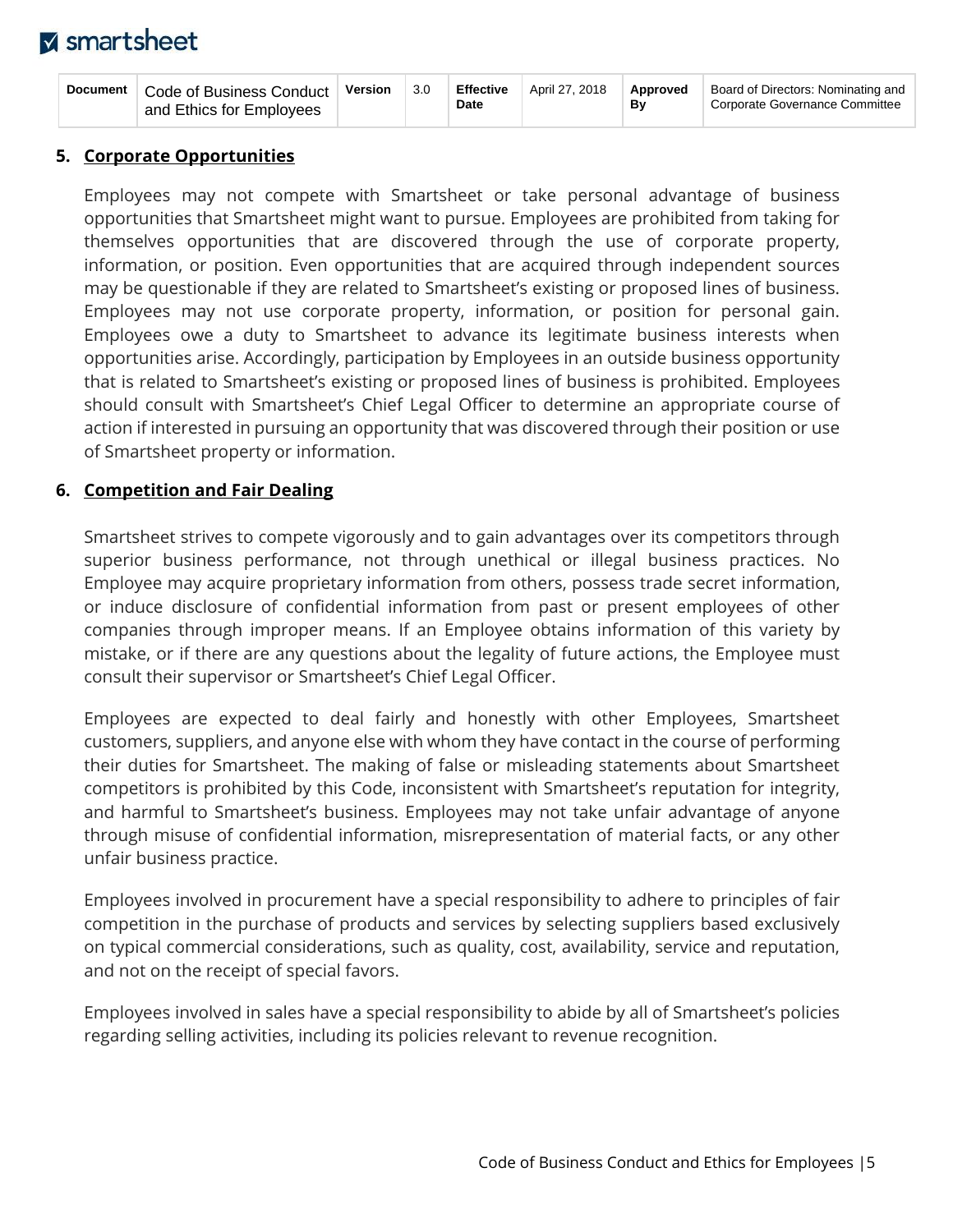| Document | Code of Business Conduct<br>and Ethics for Employees | <b>Version</b> | 3.0 | <b>Effective</b><br>Date | April 27, 2018 | Approved<br>Bv | Board of Directors: Nominating and<br>Corporate Governance Committee |
|----------|------------------------------------------------------|----------------|-----|--------------------------|----------------|----------------|----------------------------------------------------------------------|
|----------|------------------------------------------------------|----------------|-----|--------------------------|----------------|----------------|----------------------------------------------------------------------|

#### <span id="page-6-0"></span>**A. Special Note Regarding Antitrust Laws**

Antitrust laws are designed to protect customers and the competitive process. These laws generally prohibit Smartsheet from establishing:

- price fixing arrangements with competitors or resellers;
- arrangements with competitors to share pricing information or other competitive marketing information, or to allocate markets or customers;
- agreements with competitors or customers to boycott particular suppliers, customers, or competitors; or
- a monopoly or attempted monopoly through anticompetitive conduct.

Some kinds of information, such as pricing, production, and inventory, should never be exchanged with competitors, regardless of how innocent or casual the exchange may be, because merely exchanging information can create the appearance of an improper arrangement.

Noncompliance with the antitrust laws can have extremely negative consequences for Smartsheet, including long and costly investigations and lawsuits, substantial fines or damages, and negative publicity. Understanding the requirements of antitrust and unfair competition laws of the jurisdictions where Smartsheet does business can be difficult, and employees are urged to seek assistance from their supervisor or Smartsheet's Chief Legal Officer whenever they have a question relating to these laws.

### <span id="page-6-1"></span>**7. Maintenance of Corporate Books, Records, Documents and Accounts; Financial Integrity; Public Reporting**

Smartsheet strives to maintain integrity of its records and public disclosure. Smartsheet corporate and business records, including all supporting entries to its books of account, must be completed honestly, accurately, and clearly. Records are important to investors and creditors. They serve as a basis for managing Smartsheet business and are important in meeting obligations to customers, suppliers, creditors, employees, and others with whom Smartsheet does business. Smartsheet depends on its books, records, and accounts accurately and fairly reflecting, in reasonable detail, its assets, liabilities, revenues, costs, and expenses, as well as all transactions and changes in assets and liabilities.

To help ensure the integrity of Smartsheet records and public disclosure, Smartsheet requires that:

- no entry be made that is intentionally false or misleading;
- transactions be supported by appropriate documentation;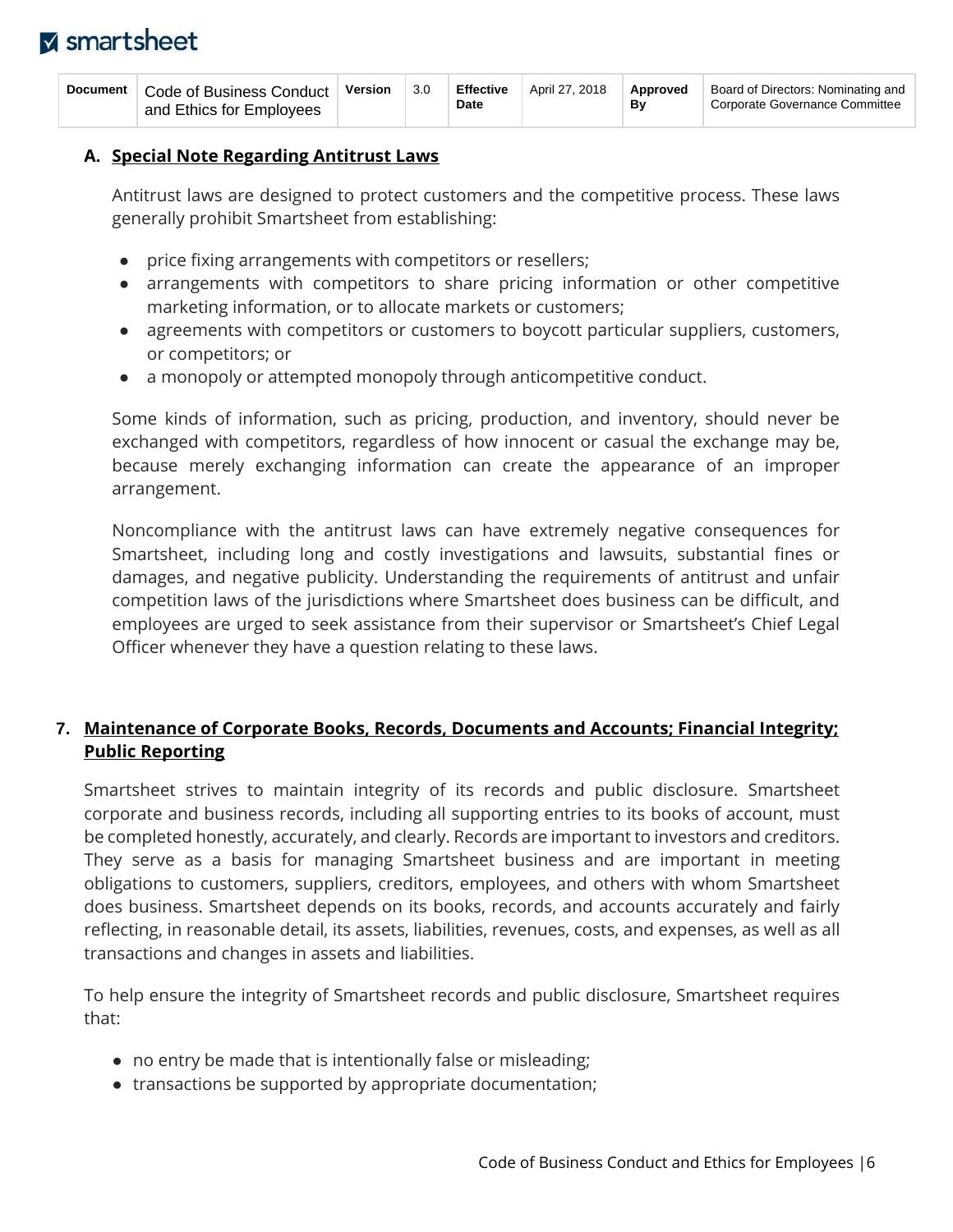| Document | Code of Business Conduct<br>and Ethics for Employees | Version | 3.0 | <b>Effective</b><br>Date | April 27, 2018 | Approved<br>Bv | Board of Directors: Nominating and<br>Corporate Governance Committee |
|----------|------------------------------------------------------|---------|-----|--------------------------|----------------|----------------|----------------------------------------------------------------------|
|----------|------------------------------------------------------|---------|-----|--------------------------|----------------|----------------|----------------------------------------------------------------------|

- the terms of sales and other commercial transactions be reflected accurately in the documentation for those transactions and all such documentation be reflected accurately in Smartsheet books and records;
- Employees comply with Smartsheet's system of internal controls and be held accountable for their entries;
- any off-balance sheet arrangements are clearly and appropriately disclosed;
- Employees work cooperatively with Smartsheet's independent auditors in their review of Smartsheet's financial statements and disclosure documents;
- no cash or other assets be maintained for any purpose in any unrecorded or "off-thebooks" fund; and
- records be retained or destroyed according to Smartsheet's document retention policies or procedures then in effect.

Smartsheet's disclosure controls and procedures are designed to help ensure that its reports and documents filed with or submitted to the United States Securities and Exchange Commission (the "**SEC**") and other public disclosures are complete, fair, and accurate; fairly present our financial condition and results of operations; and are timely and understandable. Employees who collect, provide, or analyze information for or otherwise contribute in any way in preparing or verifying these reports must adhere to all disclosure controls and procedures and generally assist Smartsheet in producing financial disclosures that contain all of the information that is required by law and would be important to enable investors to understand Smartsheet's business and its attendant risks. In particular:

- no Employee may take or authorize any action that would cause Smartsheet's financial records or financial disclosure to fail to comply with generally accepted accounting principles; the rules and regulations of the SEC; or other applicable laws, rules, and regulations;
- all Employees must cooperate fully with Smartsheet's finance department, legal department, independent public accountants, and outside counsel, respond to their questions with candor, and provide them with complete and accurate information to help ensure that Smartsheet's books and records, as well as its reports filed with the SEC, are accurate and complete; and
- no Employee should knowingly make (or cause or encourage any other person to make) any false or misleading statement in any of Smartsheet's reports filed with the SEC, or knowingly omit (or cause or encourage any other person to omit) any information necessary to make the disclosure in any of such reports accurate in all material respects.

If an Employee becomes aware that Smartsheet's public disclosures are not complete, fair, and accurate, or if they become aware of a transaction or development that may require disclosure, the Employee should report the matter immediately to their supervisor or Smartsheet's Chief Legal Officer.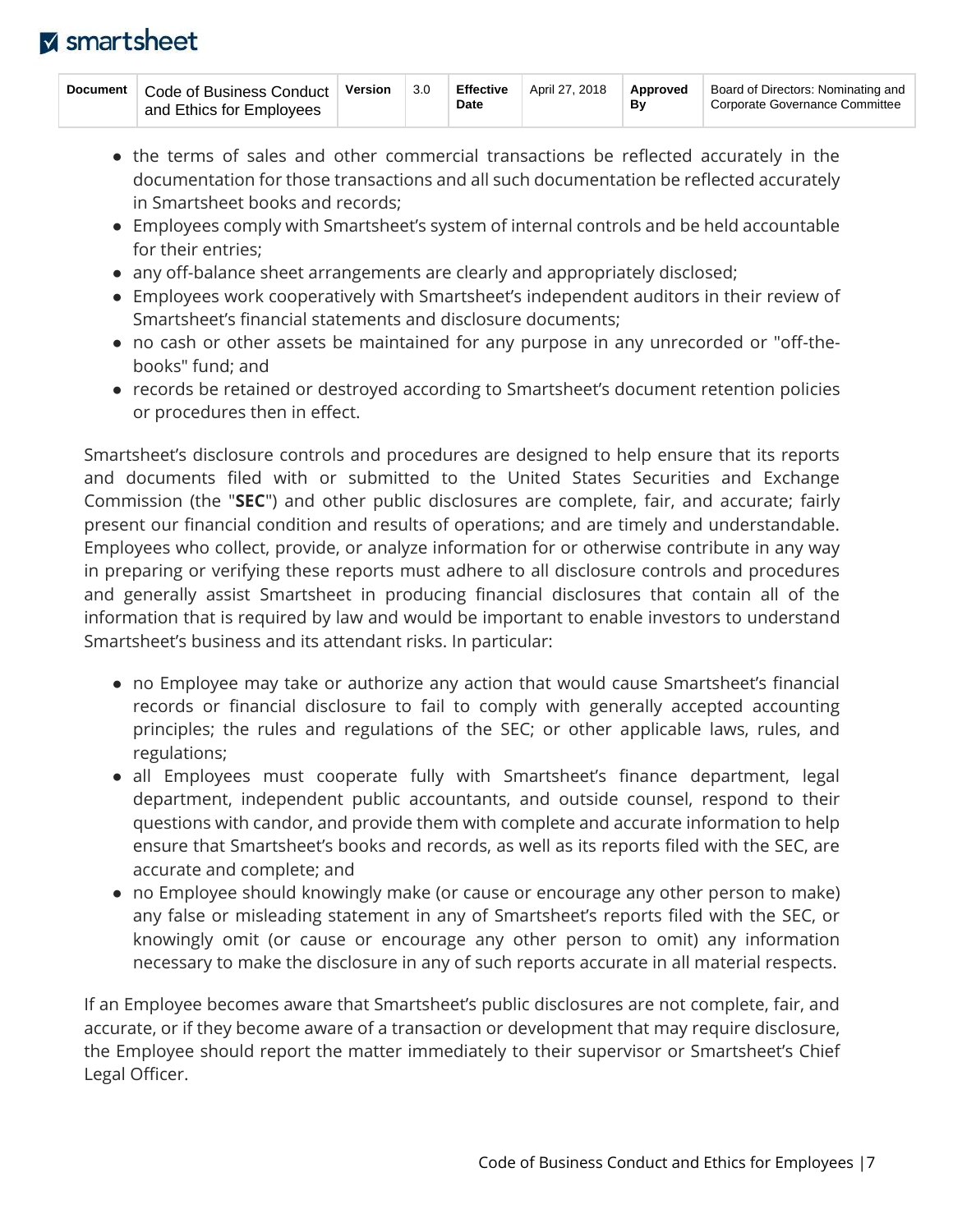| Document | Code of Business Conduct<br>and Ethics for Employees | Version | 3.0 | <b>Effective</b><br><b>Date</b> | April 27, 2018 | Approved<br>Βv | Board of Directors: Nominating and<br>Corporate Governance Committee |
|----------|------------------------------------------------------|---------|-----|---------------------------------|----------------|----------------|----------------------------------------------------------------------|
|----------|------------------------------------------------------|---------|-----|---------------------------------|----------------|----------------|----------------------------------------------------------------------|

### <span id="page-8-0"></span>**8. Conduct of Senior Financial Personnel**

Smartsheet's finance department has a special responsibility to promote integrity throughout the organization, with responsibilities required of stakeholders both inside and outside of Smartsheet. As such, the Board requires that the Chief Executive Officer, Chief Financial Officer, and senior finance department personnel adhere to particular ethical principles and have the obligation to foster a culture throughout Smartsheet that ensures the accurate and timely reporting of its financial results and condition.

Because of this special role, Smartsheet requires that the Chief Executive Officer, Chief Financial Officer, Corporate Controller, and any other persons performing similar functions ("**Senior Financial Employees**"):

- act with honesty and integrity and use due care and diligence in performing their responsibilities to Smartsheet;
- avoid situations that represent actual or apparent conflicts of interest with their responsibilities to Smartsheet, and disclose promptly to the Nominating and Corporate Governance Committee of the Board (the "**Governance Committee**") any transaction or personal or professional relationship that reasonably could be expected to give rise to an actual or apparent conflict; without limiting the foregoing, and for the sake of avoiding an implication of impropriety, Senior Financial Employees shall not:
	- accept any material gift or other gratuitous benefit from a supplier or vendor, including providers of professional services, individually or on behalf of Smartsheet (this prohibition is not intended to preclude reasonable, ordinary course entertainment or similar social events);
	- except with the approval of the disinterested members of the Board, directly invest in any privately-held company that is a customer, partner, or vendor of Smartsheet where the Senior Financial Employee, either directly or through people in his or her reporting structure, has responsibility or the ability to affect Smartsheet's existing or potential relationship with the other company; or
	- maintain more than a passive investment of greater than 1% of the outstanding shares of a public company that is a customer, partner, or vendor of Smartsheet.
- provide constituents with information that is accurate, complete, objective, relevant, timely, and understandable, including information for inclusion in Smartsheet submissions to governmental agencies or in public statements;
- comply with applicable laws, rules, and regulations of federal, state, and local governments, and of any applicable public or private regulatory and listing authorities; and
- maintain responsible use of and control over all assets and resources entrusted to each Senior Financial Employee.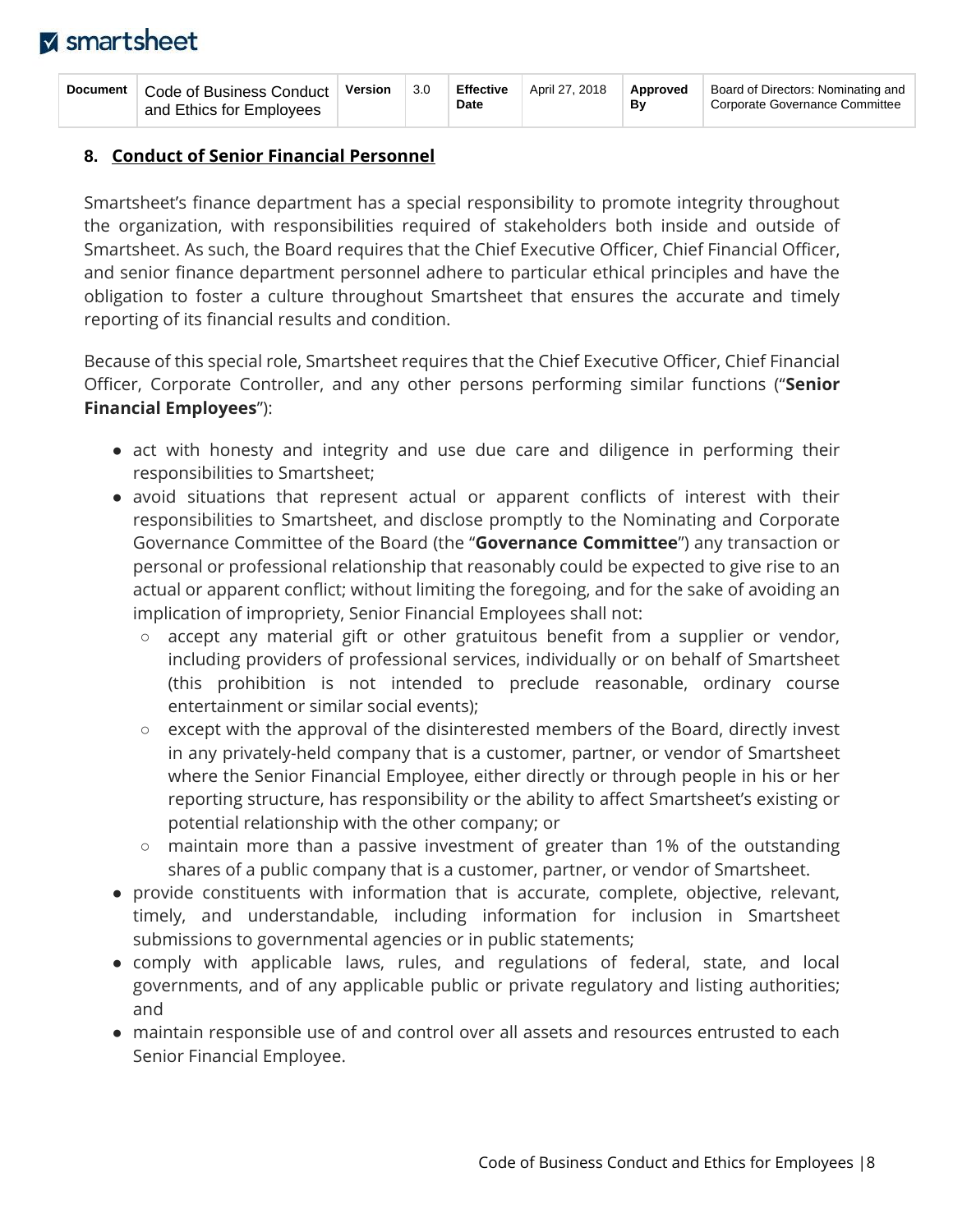| Document | Code of Business Conduct<br>and Ethics for Employees | Version | 3.0 | <b>Effective</b><br>Date | April 27, 2018 | Approved<br>Bv | Board of Directors: Nominating and<br>Corporate Governance Committee |
|----------|------------------------------------------------------|---------|-----|--------------------------|----------------|----------------|----------------------------------------------------------------------|
|----------|------------------------------------------------------|---------|-----|--------------------------|----------------|----------------|----------------------------------------------------------------------|

#### <span id="page-9-0"></span>**9. Gifts and Entertainment**

All Employees must be careful to avoid even the appearance of impropriety in giving or receiving gifts and entertainment. For additional information, please see Smartsheet's Anti-Corruption Policy.

### <span id="page-9-1"></span>**10. Political Contributions and Gifts**

Smartsheet does not make contributions or payments that could be considered a contribution to a political party or candidate, or to intermediary organizations such as political action committees. For additional information, please see Smartsheet's Anti-Corruption Policy.

#### <span id="page-9-2"></span>**11. International Business Laws**

Employees are expected to comply with all applicable laws, foreign and domestic, wherever conducting Smartsheet business, including laws prohibiting bribery, corruption, or doing business with specified individuals, companies, or countries.

Relevant laws, rules, and regulations, which extend to all Smartsheet's activities outside the United States, include:

- the United States Foreign Corrupt Practices Act, which prohibits directly or indirectly giving anything of value to a government official to obtain or retain business or favorable treatment, and requires the maintenance of accurate records of payments or gifts made;
- the United Kingdom Bribery Act, which prohibits giving or receiving a financial or other advantage intended to bring about an improper performance or a reward for such behavior;
- United States embargoes, which restrict or, in some cases, prohibit United States' persons, corporations and, in some cases, foreign subsidiaries from doing business with certain countries, groups, or individuals;
- export controls, which restrict travel to designated countries; prohibit or restrict exporting goods, services, and technology from the United States to designated countries and identified persons or entities; and prohibit or restrict the re-export of United States-origin goods from the country of original destination to designated countries or identified persons or entities; and
- anti-boycott compliance, which prohibits United States' companies from taking any action that has the effect of furthering any unsanctioned boycott of a country friendly to the United States.

For additional information, please see Smartsheet's Legal Compliance and Anti-Corruption Policies. If an Employee has a question as to whether an activity is restricted or prohibited, please contact Smartsheet's Chief Legal Officer before taking any action.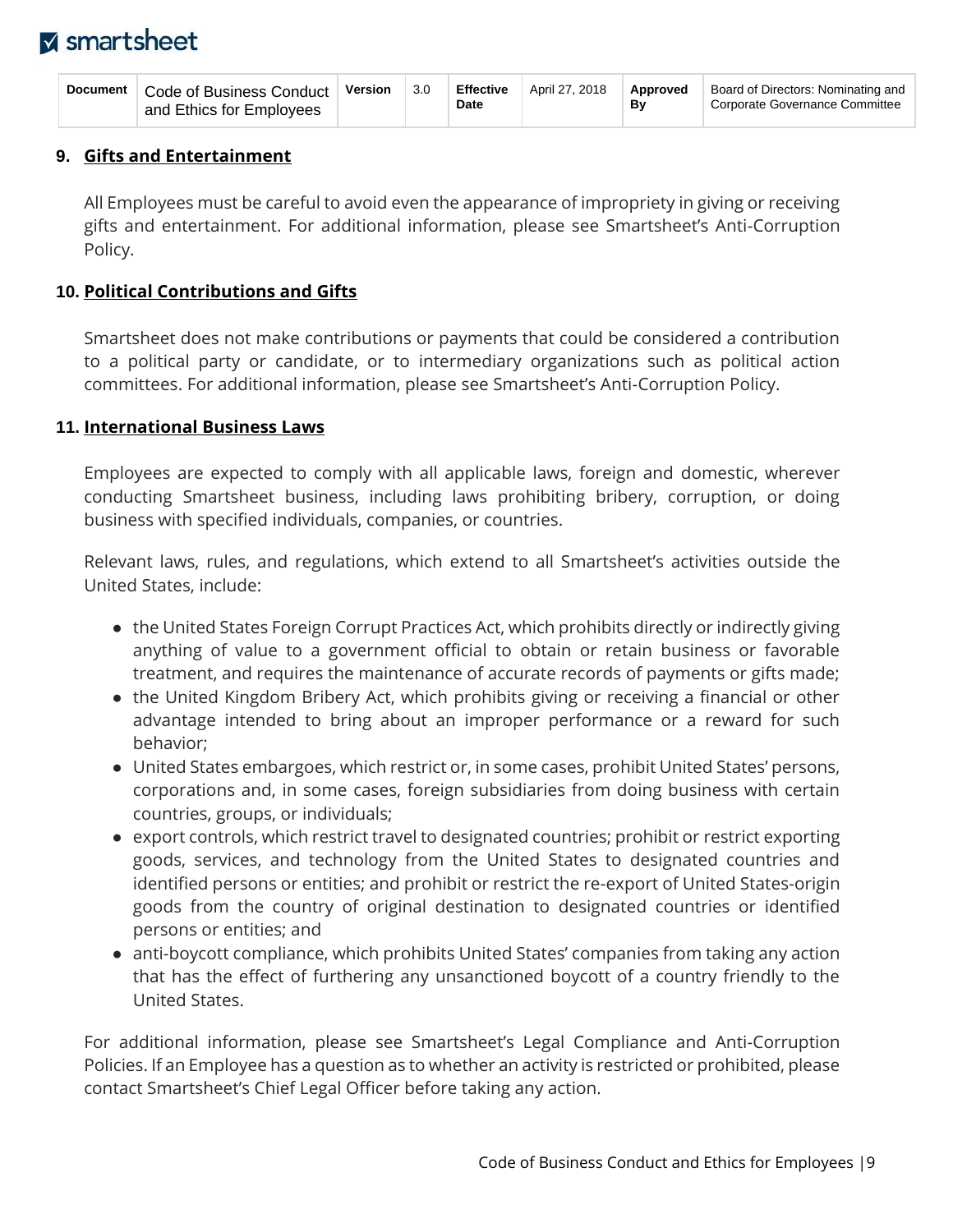| Document | Code of Business Conduct<br>and Ethics for Employees | <b>Version</b> | 3.0 | <b>Effective</b><br>Date | April 27, 2018 | Approved<br>Bv | Board of Directors: Nominating and<br>Corporate Governance Committee |
|----------|------------------------------------------------------|----------------|-----|--------------------------|----------------|----------------|----------------------------------------------------------------------|
|----------|------------------------------------------------------|----------------|-----|--------------------------|----------------|----------------|----------------------------------------------------------------------|

### <span id="page-10-0"></span>**12. Confidentiality**

Smartsheet depends upon its confidential information, and relies on a combination of patent, copyright, and trademark laws; trade secrets; confidentiality procedures; and contractual provisions to protect it. Confidential information includes: (a) business, marketing, product, and service plans; (b) business and pricing strategies; (c) financial information and forecasts; (d) product architecture, source codes, engineering ideas, designs, databases, technical information, and other intellectual property; (e) personnel information; (f) customer and business partner lists and data; (g) similar types of information provided to Smartsheet by its customers, service providers, and business partners; and (h) all other non-public information (regardless of its source) that might be of use to competitors or otherwise harmful to Smartsheet or its customers, service providers, and business partners, if disclosed, all of which is more fully described in the Employment Obligations Agreement or similar agreement (including consulting or contractor agreements) that Employees and other service providers sign when they join or are engaged by Smartsheet. Anyone who has had access to Smartsheet confidential information must keep it confidential at all times, even after their employment or service period ends.

Employees must not share Smartsheet confidential information, or any confidential information of a customer, service provider, or business partner, with anyone who has not been authorized to receive it, except when disclosure is authorized or legally mandated. Unauthorized use or distribution of this information violates obligations under the Employment Obligations Agreement or similar agreement (including consulting or contractor agreement) and could be illegal and result in civil liability or criminal penalties.

Employees must take precautions to prevent unauthorized disclosure of confidential information. Accordingly, they should also take steps to ensure that business-related paperwork and documents are produced, copied, faxed, filed, stored, and discarded by means designed to minimize the risk that unauthorized persons might obtain access to confidential information. Employees should not discuss sensitive matters or confidential information in public places, and should avoid discussing confidential information on cellular phones to the extent practicable. Employees may not post Smartsheet confidential information online, including in any "chat room" or forum, regardless of whether a pseudonym is used. Please see Smartsheet's Social Media Policy for additional information.

All Smartsheet emails, voicemails, and other communications are presumed confidential and should not be forwarded or otherwise disseminated outside of Smartsheet, except where required for legitimate business purposes.

Employees are required to observe the provisions of any other specific policy regarding privacy and confidential information that Smartsheet may adopt from time to time, as well as any applicable laws relating to data protection and privacy. More specific information regarding Employees' responsibilities to protect personal information is provided in Smartsheet's Internal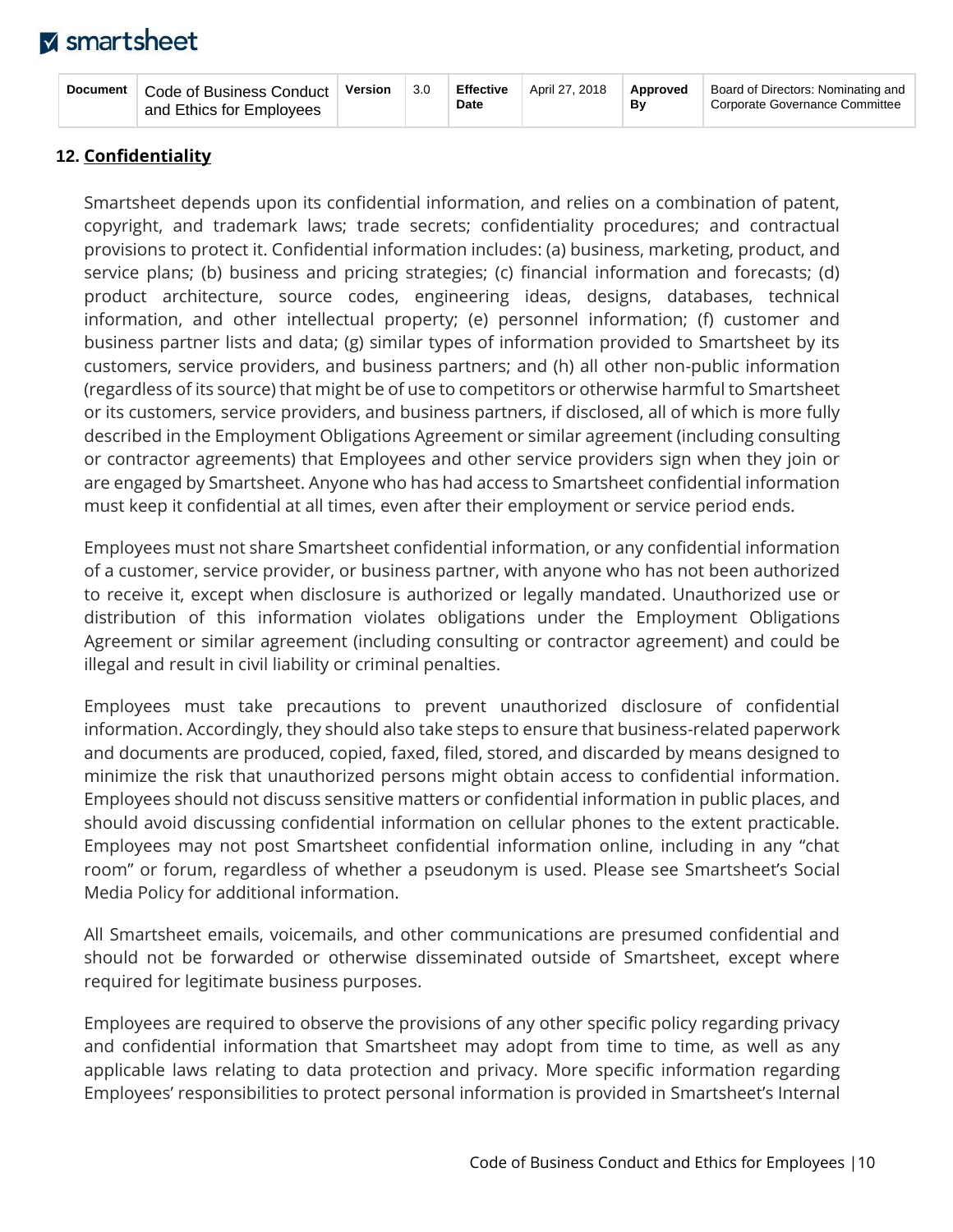| Document | Code of Business Conduct<br>and Ethics for Employees | Version | 3.0 | <b>Effective</b><br><b>Date</b> | April 27, 2018 | Approved<br>Bv | Board of Directors: Nominating and<br>Corporate Governance Committee |
|----------|------------------------------------------------------|---------|-----|---------------------------------|----------------|----------------|----------------------------------------------------------------------|
|----------|------------------------------------------------------|---------|-----|---------------------------------|----------------|----------------|----------------------------------------------------------------------|

Privacy Policy. Any inappropriate handling of Smartsheet confidential information or any security breach impacting Smartsheet confidential information should be reported immediately to Smartsheet's Chief Legal Officer.

Notwithstanding the foregoing commitments to protect confidential information, an Employee may, if, after reporting in accordance with the Whistleblower and Compliance Policy, they remain unsatisfied with the manner in which the situation was handled or resolved, report to appropriate law enforcement agencies any suspected and unlawful fraud, waste, abuse, or other actions in violation of this Code or any Smartsheet policy.

#### <span id="page-11-0"></span>**13. Protection and Proper Use of Company Assets**

All Employees are expected to protect Smartsheet assets and ensure their efficient use for legitimate business purposes. Theft, carelessness, and waste have a direct impact on Smartsheet's profitability. Smartsheet's property, such as computer equipment, buildings, furniture and fixtures, office supplies, products, and inventories, should be used only for activities related to employment, although incidental personal use is permitted. Please bear in mind that all files, documents, emails, and other forms of communications on Smartsheet servers and computers are the property of Smartsheet, and Smartsheet retains the right to access, review, monitor, and disclose any information transmitted, received, or stored using its electronic equipment, with or without an employee's or third party's knowledge, consent or approval. Any misuse or suspected misuse of Smartsheet assets must be immediately reported to a manager or Smartsheet's Chief Legal Officer.

### <span id="page-11-1"></span>**14. Employment Practices**

Smartsheet believes in respecting the dignity of each Employee and expects every Employee to show respect for all co-workers, customers, partners, and vendors. Respectful, professional conduct furthers Smartsheet's mission, promotes productivity, minimizes disputes, and enhances our reputation. Accordingly, this Code prohibits discrimination or harassment based on an individual's race, color, national origin, ancestry, sex, gender, sexual orientation, age, religion, creed, disability, genetic information, marital status, veteran status, or any other characteristic protected by applicable law. Smartsheet is committed to providing a work environment that is free of unlawful discrimination, including harassment that is based on any legally protected characteristic. Smartsheet's policies regarding this subject are further explained and expanded in the Smartsheet Employee Handbook.

Modern slavery is a term used to encompass slavery, servitude, forced and compulsory labor, bonded and child labor, and human trafficking. Smartsheet does not engage in and strictly forbids any form of modern slavery within our organization and, to our knowledge, by any third party engaged with Smartsheet, including partners and vendors.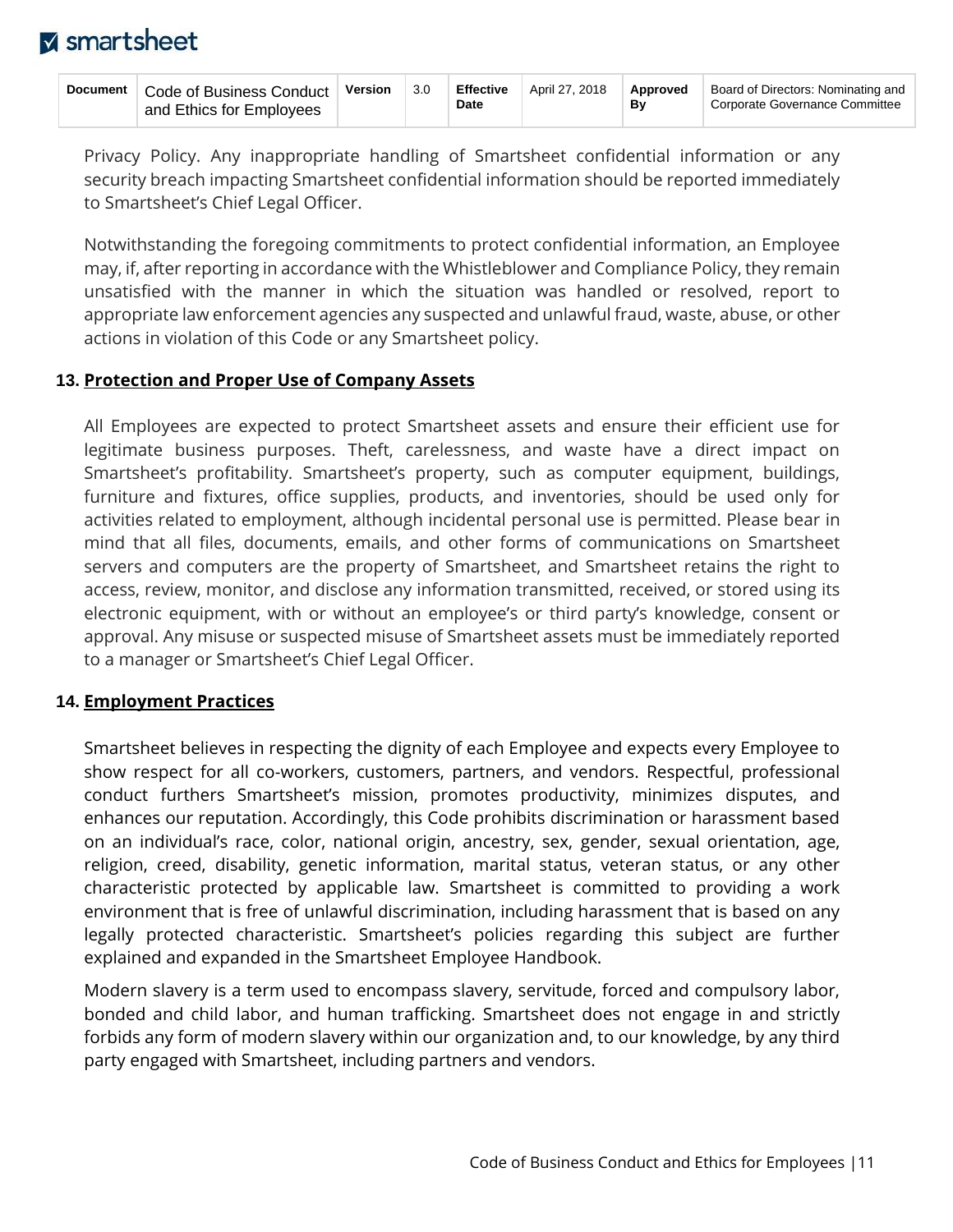| Document | Code of Business Conduct<br>and Ethics for Employees | Version | 3.0 | <b>Effective</b><br><b>Date</b> | April 27, 2018 | Approved<br>Βv | Board of Directors: Nominating and<br>Corporate Governance Committee |
|----------|------------------------------------------------------|---------|-----|---------------------------------|----------------|----------------|----------------------------------------------------------------------|
|----------|------------------------------------------------------|---------|-----|---------------------------------|----------------|----------------|----------------------------------------------------------------------|

#### <span id="page-12-0"></span>**15. Media Contacts and Public Communications**

It is Smartsheet's policy to disclose material information to the public only in accordance with Smartsheet's Corporate Communications Policy, to avoid inappropriate publicity and to ensure that all such material information is communicated in a way that is reasonably designed to provide broad, non-exclusionary distribution of information to the public. Only those individuals designated as official spokespersons in the Corporate Communications Policy may address questions regarding financial matters. Please see the Corporate Communications Policy for additional information.

#### <span id="page-12-1"></span>**16. Amendment and Waiver**

Any amendment or waiver of this Code with respect to an executive officer must be in writing and approved by the Governance Committee. Any such amendment or waiver that applies to one of Smartsheet's executive officers may be publicly disclosed if required by applicable laws, rules and regulations. Any amendment or waiver of this Code with respect to any other person must be in writing and approved by the Company's Chief Legal Officer as its Compliance Officer (the "**Compliance Officer**"). In the event of the Chief Legal Officer's unavailability, the Company's Chief Financial Officer shall be authorized to serve as the Compliance Officer in the interim.

### <span id="page-12-2"></span>**17. Compliance Standards and Procedures**

#### <span id="page-12-3"></span>A. **Compliance Resources**

Smartsheet has an obligation to promote ethical behavior. Employees are encouraged to talk to their supervisor, manager, and other appropriate personnel when uncertain about the application of any provision of this Code.

In addition to fielding questions about the interpretation or potential violations of this Code, Smartsheet's Chief Legal Officer is responsible for:

- investigating possible violations of this Code;
- training new employees in Code policies;
- conducting training sessions to refresh employees' familiarity with this Code;
- recommending updates to this Code as needed for approval by the Governance Committee, to reflect changes in the law, Smartsheet operations and recognized best practices, and to reflect Smartsheet's experience with this Code; and
- otherwise promoting an atmosphere of responsible and ethical conduct.

Each Employee's most immediate resource for any matter related to this Code is their supervisor. They may have the information needed, or may be able to refer the question to another appropriate source. There may, however, be times when an Employee prefers not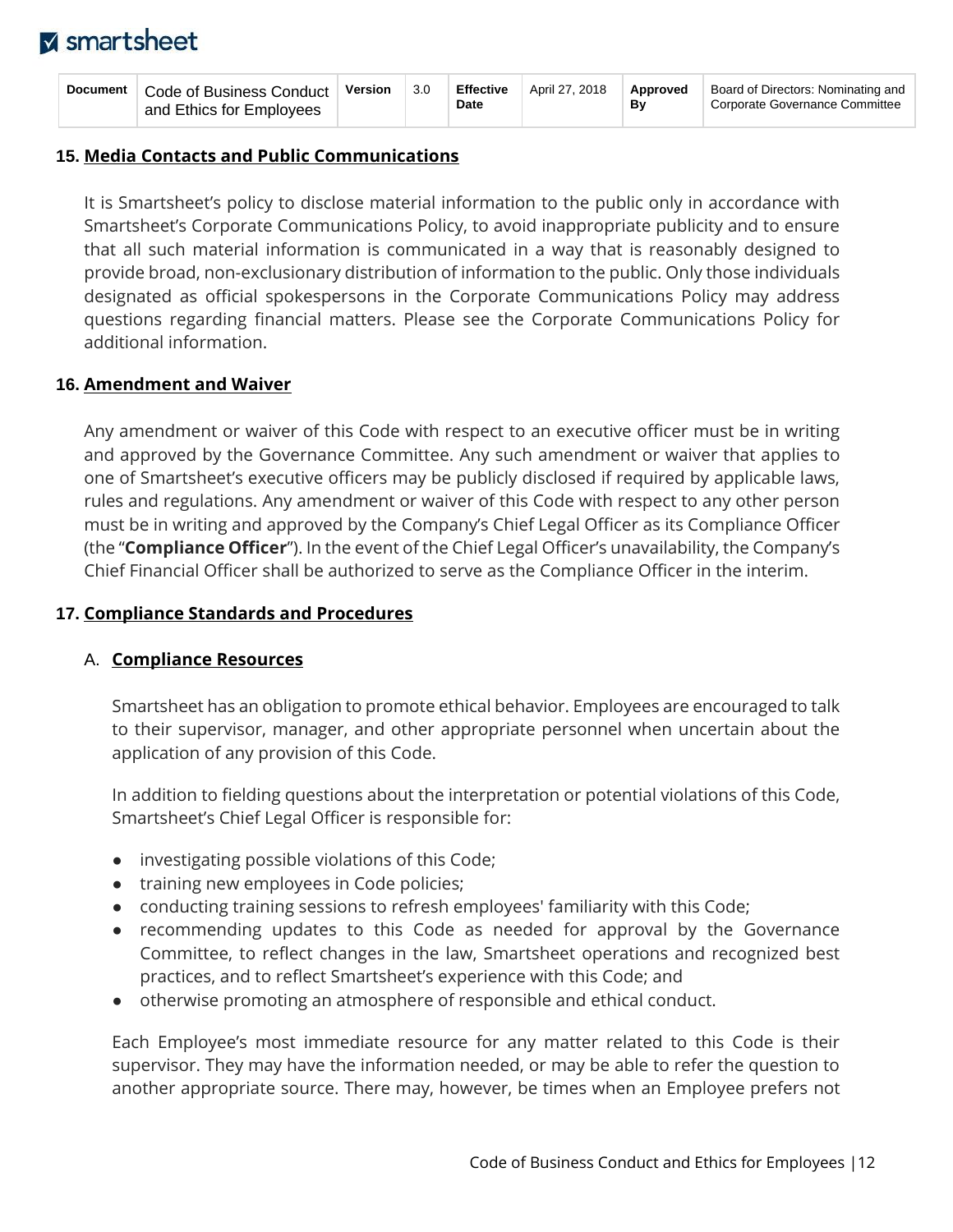| <b>Document</b> | Code of Business Conduct<br>and Ethics for Employees | Version | 3.0 | <b>Effective</b><br>Date | April 27, 2018 | Approved<br>Bv | Board of Directors: Nominating and<br>Corporate Governance Committee |
|-----------------|------------------------------------------------------|---------|-----|--------------------------|----------------|----------------|----------------------------------------------------------------------|
|-----------------|------------------------------------------------------|---------|-----|--------------------------|----------------|----------------|----------------------------------------------------------------------|

to go to their supervisor. In these instances, Employees should feel free to discuss their concern with Smartsheet's Chief Legal Officer. If an Employee is uncomfortable speaking with Smartsheet's Chief Legal Officer, they should contact the Chairperson of the Audit Committee of the Board (the "**Audit Committee**") for matters related to accounting, internal accounting, controls, or auditing, or the Chairperson of the Governance Committee for all other matters.

#### <span id="page-13-0"></span>B. **Clarifying Questions and Concerns; Reporting Possible Violations**

If an Employee encounters a situation or is considering a course of action and its appropriateness is unclear, they should discuss the matter promptly with their supervisor or Smartsheet's Chief Legal Officer. Even the appearance of impropriety can be very damaging to Smartsheet and should be avoided. If Employees are aware of a suspected or actual violation of this Code by others, they have a responsibility to report it. Reporting procedures, including anonymous reporting procedures, are described in Smartsheet's Whistleblower and Complaint Policy. Employees should raise questions or report potential violations of this Code without any fear of retaliation in any form; Smartsheet will take prompt disciplinary action, up to and including termination of employment for cause, against any employee, officer, or director who retaliates against an Employee.

Supervisors must promptly report any complaints or observations of Code violations to Smartsheet's Chief Legal Officer. The Chief Legal Officer will investigate all reported possible Code violations promptly and with the highest degree of confidentiality that is possible under the specific circumstances, and consult with others (including the Audit Committee or Governance Committee) as needed.

If the investigation indicates that a violation of this Code has probably occurred, Smartsheet will take such action it believes to be appropriate under the circumstances. If Smartsheet determines that an Employee is responsible for a Code violation, they will be subject to disciplinary action up to, and including, termination of employment for cause and, in appropriate cases, civil action or referral for criminal prosecution. Appropriate action may also be taken to deter any future Code violations.

### <span id="page-13-1"></span>C. **Anonymous Reporting of Possible Violations**

Employees who wish to anonymously submit a concern or complaint regarding a possible violation of this Code should follow the procedures outlined in Smartsheet's Whistleblower and Complaint Policy.